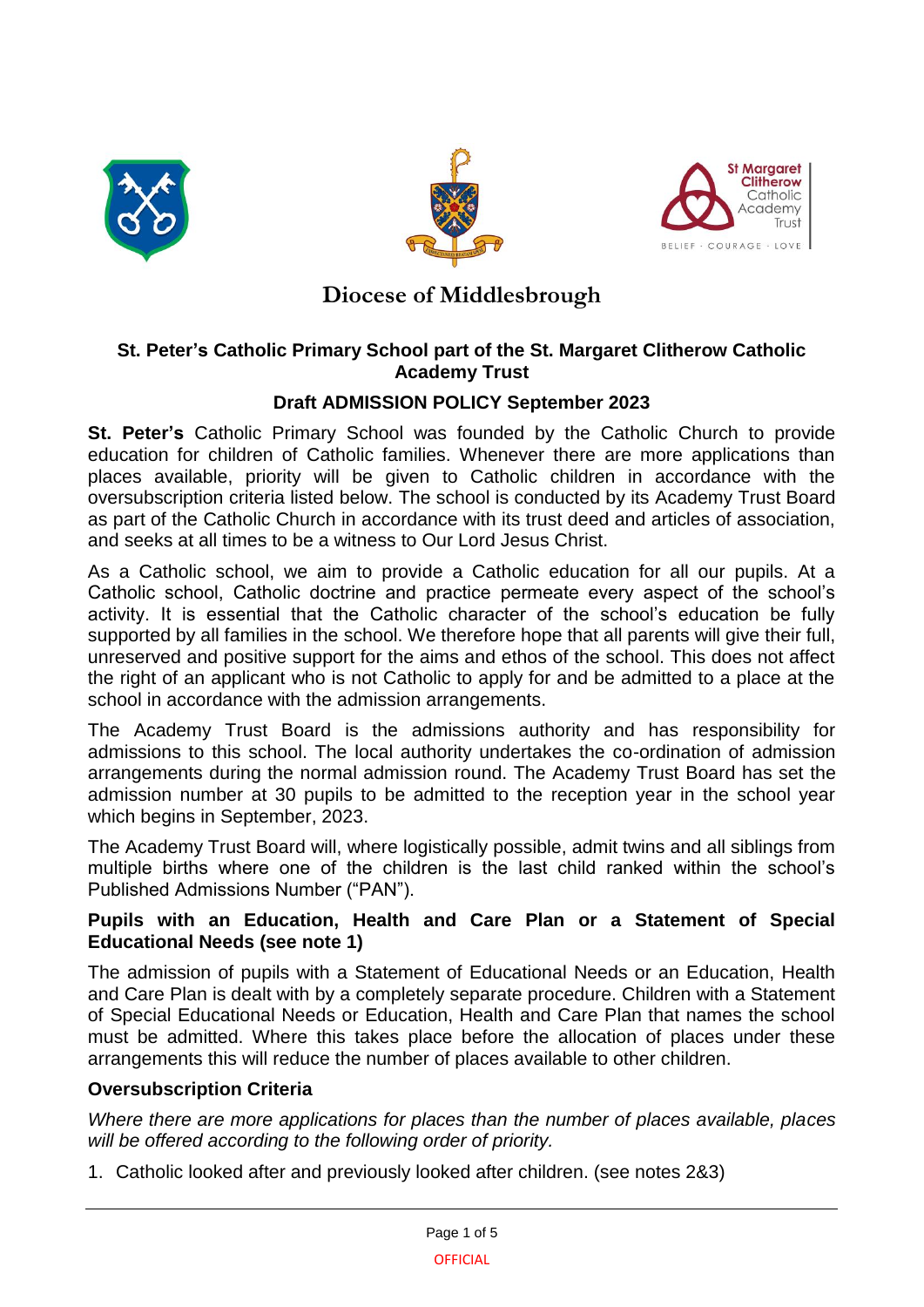- 2. Catholic children. (see note 3)
- 3. Other looked after and previously looked after children. (see note 2)
- 4. Children of other Christian denominations whose membership is evidenced by a minister of religion. (see note 4)
- 5. Other children of members of academy staff who have been employed at the academy for two or more years at the time at which the application for admission to the academy is made.
- 6. Any other children.

#### *Within each of the categories listed above, the following provisions will be applied in the following order.*

(i) The attendance of a brother or sister at the school at the time of enrolment will increase the priority of an application within each category so that the application will be placed at the top of the category in which the application is made (see note 5).

### **Tie Break**

Priority will be given to children living closest to the school determined by the shortest distance. Distances are calculated using the local authority's computerised measuring system on the following basis. The measurement is made from a fixed point within the dwelling, as identified by Ordnance Survey, to the nearest school entrance using footpaths and roads. In the event of distances being the same for two or more children where this would determine the last place to be allocated, random allocation will be carried out and supervised by a person independent of the school. All the names will be entered into a hat and the required number of names will be drawn out.

### **Application Procedures and Timetable**

To apply for a place at this school in the normal admission round, you must complete a Common Application Form available from the local authority in which you live. You are also requested to complete the Supplementary Information Form attached to this policy if you wish to apply under oversubscription criteria 1 to 2 or 4. The Supplementary Information Form should be returned to The Headteacher, St. Peter's RC Primary School, North Leas Avenue, Scarborough, YO12 6LX. Email: [admin@st-petersrc.n-yorks.sch.uk](mailto:admin@st-petersrc.n-yorks.sch.uk) by 15<sup>th</sup> January 2023.

You will be advised of the outcome of your application on 16<sup>th</sup> April or the next working day, by the local authority on our behalf. If you are unsuccessful (unless your child gained a place at a school you ranked higher) you will be informed of the reasons, related to the oversubscription criteria listed above, and you have the right of appeal to an independent appeal panel.

#### *If you do not provide the information required in the SIF and return it by the closing*  date, together with all supporting documentation, your child will not be placed in *criteria 1 to 2 or 4 , and this is likely to affect your child's chance of being offered a place.*

**All applications which are submitted on time will be considered at the same time and after the closing date for admissions which is 15th January 2023.**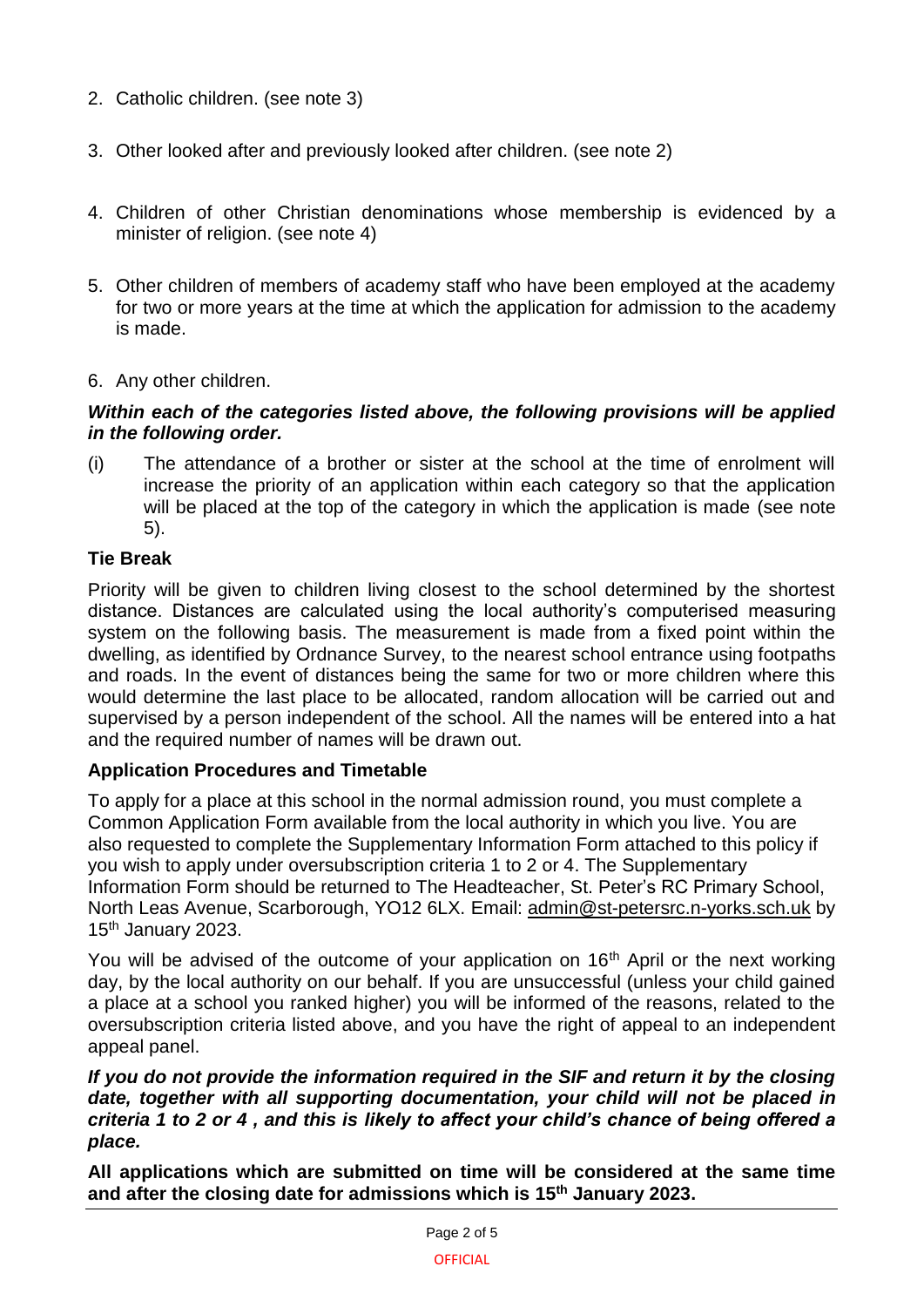# **[Late Applications**

Late applications will be administered in accordance with your home Local Authority Primary Co-ordinated Admissions Scheme. You are encouraged to ensure that your application is received on time.

### **Admission of Children Below Compulsory School Age and Deferred Entry**

A child is entitled to a full-time place in the September following their fourth birthday. A child's parents may defer the date at which their child, below compulsory school age, is admitted to the school, until later in the school year but not beyond the point at which they reach compulsory school age, or beyond the beginning of the final term of the school year for which an offer was made. A child may take up a part-time place until later in the school year, but not beyond the point at which the child reaches compulsory school age. Upon receipt of the offer of a place a parent should notify the school, as soon as possible, that they wish to either defer their child's entry to the school or take up a part-time place.

### **Admission of Children outside their Normal Age Group**

A request may be made for a child to be admitted outside of their normal age group, for example, if the child is gifted and talented or has experienced problems such as ill health. In addition, the parents of a summer born child, i.e. a child born between 1<sup>st</sup> April and 31<sup>st</sup> August, may request that the child be admitted out of their normal age group, to reception rather than year 1.

Any such request should be made in writing to **The Governance Officer, The Raylor Centre, James Street, York, YO10 3DW or Email governance@smccat.org.uk** at the same time as the admission application is made. The Academy Trust Board will make its decision about the request based on the circumstances of each case and in the best interests of the child. In addition to taking into account the views of the head teacher, including the head teacher's statutory responsibility for the internal organisation, management and control of the school, the Academy Trust Board will take into account the views of the parents and of appropriate medical and education professionals, as appropriate.

### **Waiting Lists**

In addition to their right of appeal, unsuccessful children will be offered the opportunity to be placed on a waiting list. This waiting list will be maintained in order of the oversubscription criteria set out above and *not* in the order in which applications are received or added to the list. Waiting lists for admission will operate throughout the school year. The waiting list will be held open until **July 2024 (end of term date to be confirmed)**.

**Inclusion in the school's waiting list does not mean that a place will eventually become available.**

### **In-Year Applications**

An application can be made for a place for a child at any time outside the admission round and the child will be admitted where there are available places. Application should be made **to the Local Authority by contacting The Admissions Team,** North Yorkshire County Council admissions [www.northyorks.gov.uk/admissions.](http://www.northyorks.gov.uk/admissions) . If your application is based on over subscription criteria 1 to 2 or 4, we require that you also complete the school's Supplementary Information Form and return this to:.The Headteacher, St. Peter's RC Primary School, North Leas Avenue, Scarborough, YO12 6LX. Email: [admin@st](mailto:admin@st-petersrc.n-yorks.sch.uk)[petersrc.n-yorks.sch.uk](mailto:admin@st-petersrc.n-yorks.sch.uk) at the same time as submitting your in-year application.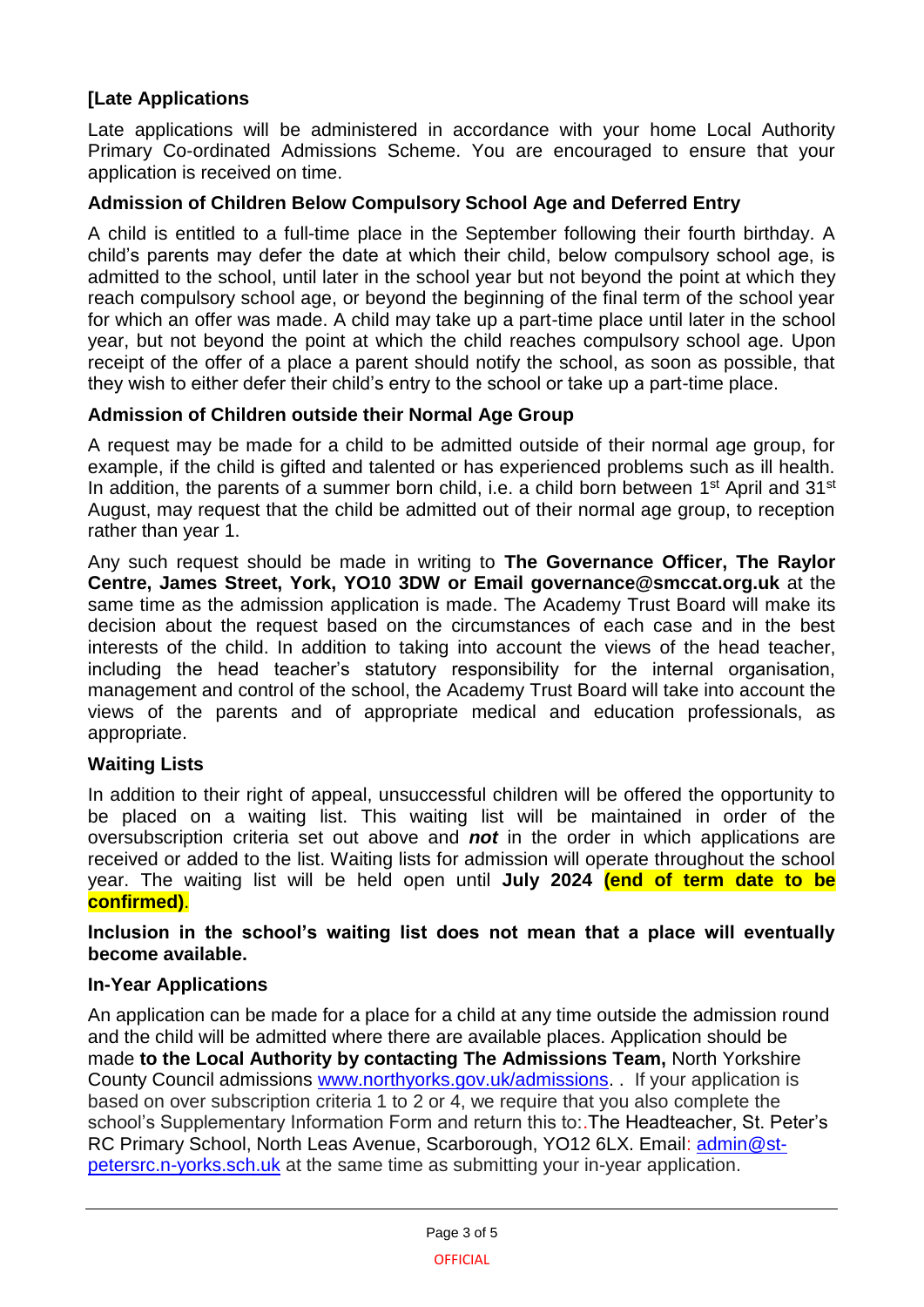Where there are places available but more applications than places, the published oversubscription criteria, as set out above, will be applied.

If there are no places available, the child will be added to the waiting list (see above).

You will be advised of the outcome of your application in writing, and you have the right of appeal to an independent appeal panel.

### **Fair Access Protocol**

The school is committed to taking its fair share of children who are vulnerable and/or hard to place, as set out in locally agreed protocols. Accordingly, outside the normal admission round the governing body is empowered to give absolute priority to a child where admission is requested under any locally agreed protocol. The Academy Trust Board has this power, even when admitting the child would mean exceeding the published admission number (subject to the infant class size exceptions).

**The Academy Trust Board reserves the right to withdraw the offer of a place or, where a child is already attending the school the place itself, where it is satisfied that the offer or place was obtained by deception.**

## **Note 1**

A Statement of Special Educational Needs is a statement made by the local authority under section 324 of the Education Act 1996, specifying the special educational provision for a child. An Education, Health and Care Plan is a plan made by the local authority under section 37 of the Children and Families Act 2014, specifying the special educational provision required for a child.

## *Notes (these notes form part of the oversubscription criteria)*

2. A 'looked after child' has the same meaning as in section 22(1) of the Children Act 1989, and means any child who is (a) in the care of a local authority or (b) being provided with accommodation by them in the exercise of their social services functions (e.g. children with foster parents) at the time of making application to the school.

A 'previously looked after child' is a child who was looked after, but ceased to be so because he or she was adopted, or became subject to a child arrangements order or special guardianship order. Included in this definition are those children who appear (to the Academy Trust Board governing body) to have been in state care outside of England and who ceased to be in state care as a result of being adopted.

3. Catholic' means a member of a Church in full communion with the See of Rome. This includes the Eastern Catholic Churches. This will normally be evidenced by a certificate of baptism in a Catholic Church or a certificate of reception into the full communion of the Catholic Church. For the purposes of this policy, it includes a looked after child living with a family where at least one of the parents is Catholic.

For a child to be treated as Catholic, evidence of Catholic baptism or reception into the Church will be required. Those who have difficulty obtaining written evidence of baptism should contact their Parish Priest [who, after consulting with the Diocese, will decide how the question of baptism is to be resolved and how written evidence is to be produced in accordance with the law of the Church].